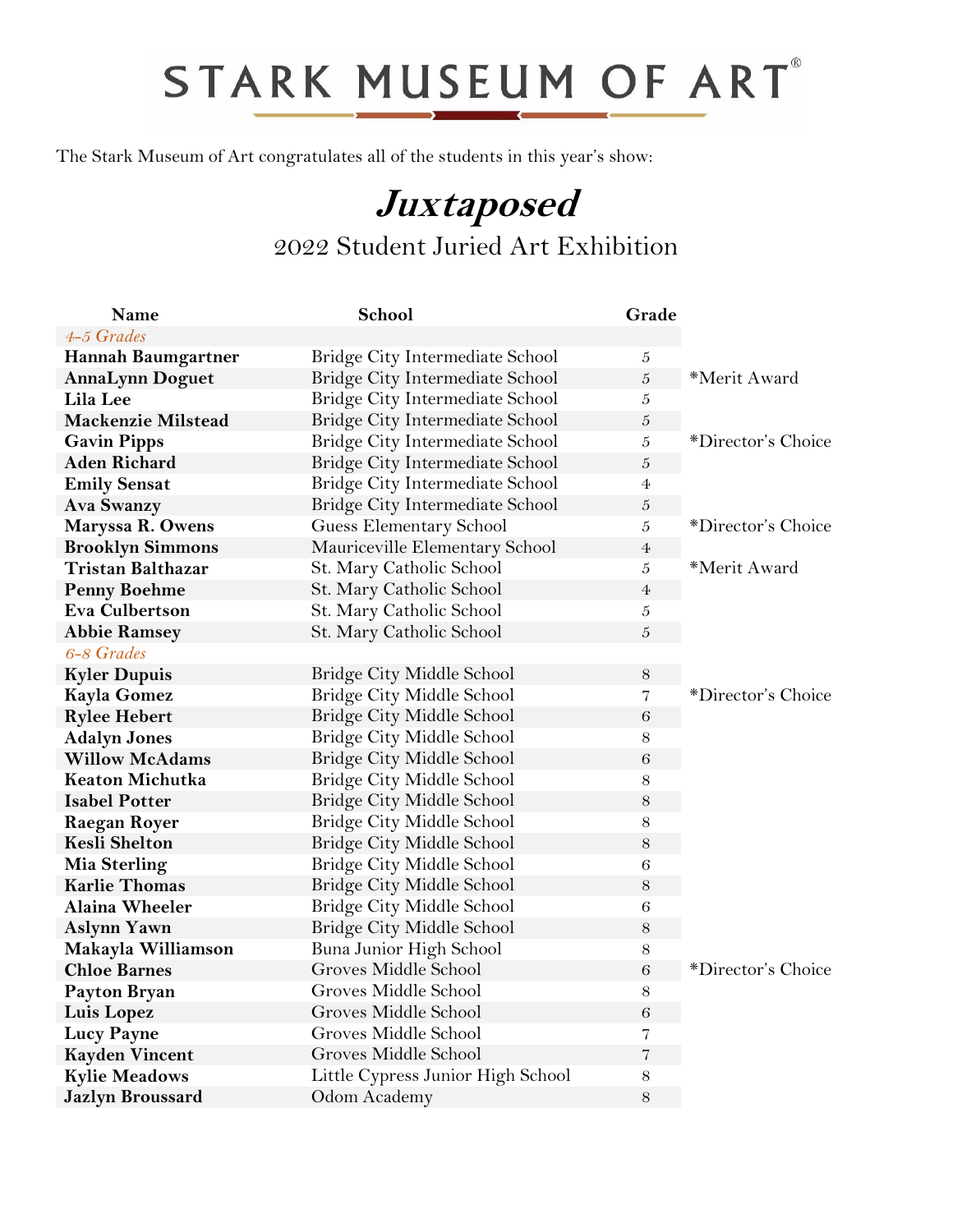| <b>Anthony Bussinger</b> | Odom Academy                            | $8\,$            |                                      |
|--------------------------|-----------------------------------------|------------------|--------------------------------------|
| <b>Chadlynne Coleman</b> | Odom Academy                            | $8\,$            |                                      |
| Evelyn Gallegos Grimaldo | Odom Academy                            | $8\,$            |                                      |
| <b>Elizabeth He</b>      | Odom Academy                            | $\,6$            | *Merit Award                         |
| <b>Kayle Hoang</b>       | Odom Academy                            | $8\,$            |                                      |
| <b>Alaya Jones</b>       | Odom Academy                            | $8\,$            |                                      |
| Sehaj Kaur               | Odom Academy                            | 6                |                                      |
| <b>Mali Waters</b>       | Odom Academy                            | $8\,$            |                                      |
| Abigail Bodin            | St. Mary Catholic School                | 7                |                                      |
| <b>Katie Boehme</b>      | St. Mary Catholic School                | $8\,$            |                                      |
| <b>Catherine Doan</b>    | St. Mary Catholic School                | $8\,$            |                                      |
| <b>Thomasina Nguyen</b>  | St. Mary Catholic School                | 7                |                                      |
| <b>Lauren Tran</b>       | St. Mary Catholic School                | $\,6$            |                                      |
| <b>Grace Wimberley</b>   | St. Mary Catholic School                | $8\,$            |                                      |
| <b>Kaydance Tanner</b>   | Vidor Junior High School                | $8\,$            |                                      |
| Lexa Welch               | Vidor Middle School                     | $\,6$            |                                      |
| 9-12 Grades              |                                         |                  |                                      |
| <b>Vivian Cochran</b>    | Bridge City High School                 | 10               |                                      |
| <b>Riley Dickerson</b>   | Bridge City High School                 | 10               |                                      |
| <b>Chloe Doyle</b>       | Bridge City High School                 | $\boldsymbol{9}$ |                                      |
| <b>Harley Duhon</b>      | Bridge City High School                 | 11               |                                      |
| <b>Arturo Garcia</b>     | Bridge City High School                 | 11               |                                      |
| Ava Hall                 | Bridge City High School                 | 10               |                                      |
| Sami Heathcoe            | Bridge City High School                 | $\boldsymbol{9}$ |                                      |
| <b>Nathaniel Lavapie</b> | Bridge City High School                 | 11               |                                      |
| <b>Kennadie Leonard</b>  | Bridge City High School                 | 11               |                                      |
| Dakota Linder            | Bridge City High School                 | 11               |                                      |
| <b>Aries Martin</b>      | Bridge City High School                 | 10               |                                      |
| <b>Abbie McDonald</b>    | Bridge City High School                 | $\boldsymbol{9}$ |                                      |
| <b>Pacie Mires</b>       | Bridge City High School                 | 11               |                                      |
| Alexia Willingham        | Bridge City High School                 | 11               |                                      |
| <b>Carlee Dupuy</b>      | Little Cypress-Mauriceville High School | 12               | *Merit Award and<br>*Signature Image |
| <b>Emily Erway</b>       | Little Cypress-Mauriceville High School | 11               |                                      |
| <b>Alex Fenton</b>       | Little Cypress-Mauriceville High School | 11               | *Merit Award                         |
| <b>Hannah Tait</b>       | Little Cypress-Mauriceville High School | 12               |                                      |
| <b>Randy Jackson</b>     | Port Neches-Groves High School          | 10               |                                      |
| <b>KaYin Landry</b>      | Port Neches-Groves High School          | 11               |                                      |
| Jenna Litchfield         | Port Neches-Groves High School          | 10               | *Director's Choice                   |
| Sofia Pulido             | Port Neches-Groves High School          | 12               |                                      |
| <b>Trinity You</b>       | Port Neches-Groves High School          | 12               |                                      |
| <b>Cali Baker</b>        | Sam Houston High School                 | 10               |                                      |
| <b>Oliveah Buford</b>    | Sam Houston High School                 | 11               |                                      |
| <b>Annee DeFelise</b>    | Sam Houston High School                 | 11               |                                      |
| <b>Karli Drounett</b>    | Sam Houston High School                 | 10               |                                      |
| <b>Emily Elliott</b>     | Sam Houston High School                 | 11               |                                      |
| <b>Adisyn Estes</b>      | Sam Houston High School                 | 12               |                                      |